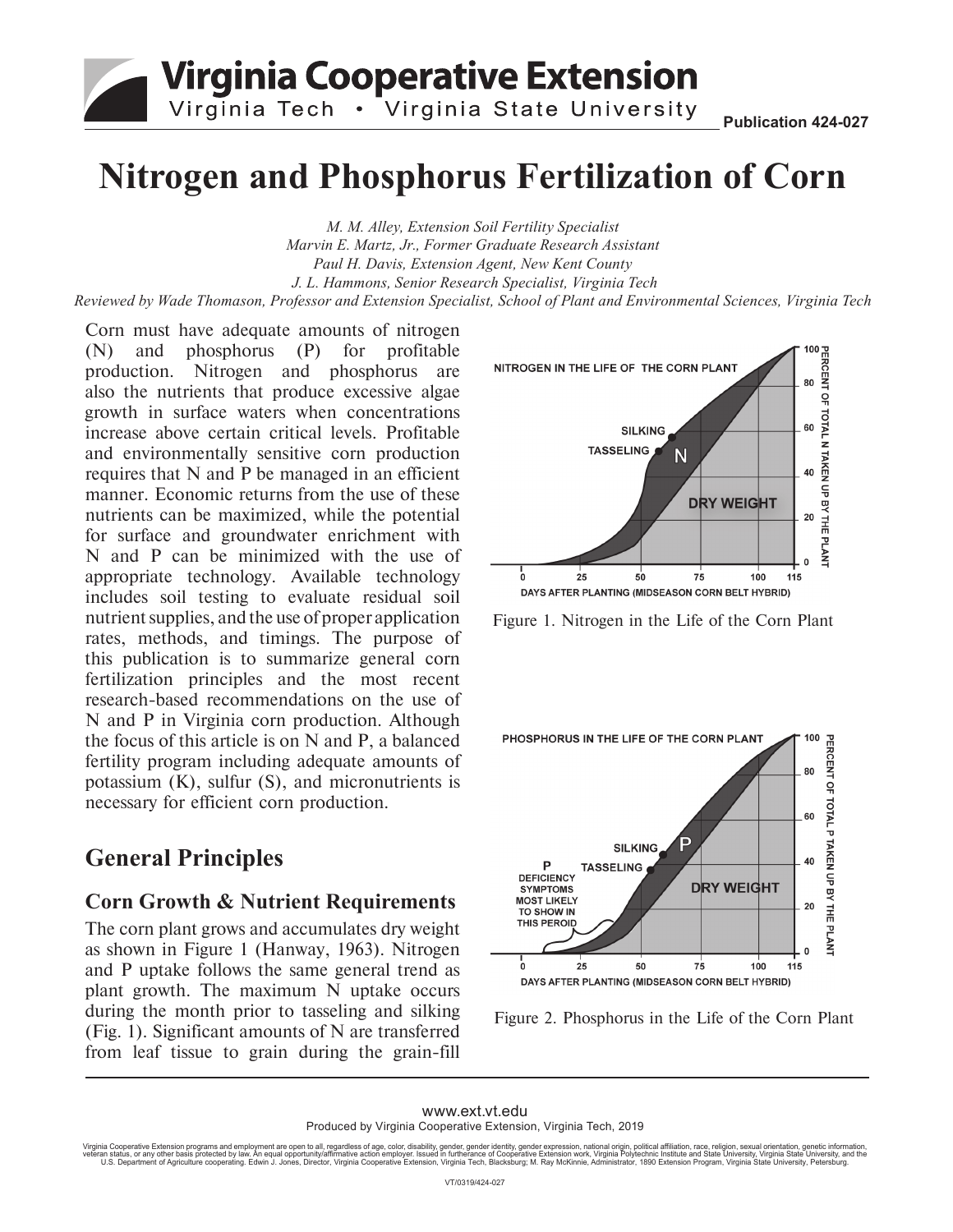process. Phosphorus uptake is more constant throughout the season and generally parallels dry weight increases (Fig. 2). The major objective of an efficient fertilization program is to be certain that adequate N and P are available during the growing season so that plant growth and yields are not limited by nutrient supplies.

The corn plant requires N and P soon after germination to initiate the growth of stems, leaves and ear structures. Inadequate N availability during the first two to six weeks after planting can result in reduced yield potentials (Jones, 1985). However, the majority of N is needed during the period of maximum growth (month prior to tasseling and silking, Fig. 1). Sidedress N fertilizer applications insure that N is available during this period of highest need. Also, the potential for leaching losses is greatly reduced with sidedress N applications because of high water uptake and transpiration by the corn plant during this period of rapid growth. The warm temperatures associated with rapid corn growth increase soil water evaporation and transpiration rates which reduce nitrate leaching potentials.

Phosphorus availability is equally critical during the early stages of plant growth because the movement of P to plant roots is reduced with cold soil temperatures. Thus, P deficiencies are most often observed during the early part of the growing season. However, P moves very little in soils, and thus, available soil P levels can be built with P fertilizer applications, or applications of manures. Many Virginia agricultural soils have a history of P fertilization, and a recent survey estimates that 58% of Virginia soils test high to excessive in available P (Sharpley et. al., 1994). High plant-available P, as identified by soil testing, indicates that no crop yield response can be expected from additional P fertilizer applications. Excessive soil- available P may cause environmental problems when soil containing these excessive levels of available phosphorus erodes into surface waters.

#### **Fertilizer Placement**

Early-season nutrient availability is influenced by fertilizer placement. Germination and emergence of the corn seedling usually occurs in six to ten days with reasonable temperatures and moisture. The corn seedling can be expected to develop two fully-expanded leaves and a primary root system that obtains needed nutrients from the soil within seven days after emergence (Aldrich et al., 1986). The supply of nutrients in the seed will be exhausted by this time (seven days after emergence). The corn plant roots generally do not reach the middle of the rows until the corn plant has eight fully emerged leaves, which is about the time the corn is knee-high. **Therefore, during approximately the first six weeks after planting, nutrients that are band-placed close to the corn row are more likely to be available for cornplant uptake than if the same amount of nutrients were broadcast over the entire soil surface.**



Figure 3. Enhanced N Availability from Starter-Band Placement

An example of enhanced N availability from starter-band placement is shown in Fig. 3. The percent N in whole corn plant tissue samples collected six weeks after planting (knee-high) was approximately the same with either a starterband application of 30 lbs N/acre, or a surface broadcast application of 60 lbs N/acre plus 10 lbs N/acre in a starter-band. The starter-band applied N was more efficient in supplying N to the young corn plants.

In addition to enhanced availability with starterband placement of fertilizer, N placed on the soil surface is subject to several reactions that can result in loss or limit its availability to the corn plant. First, urea forms of N are subject to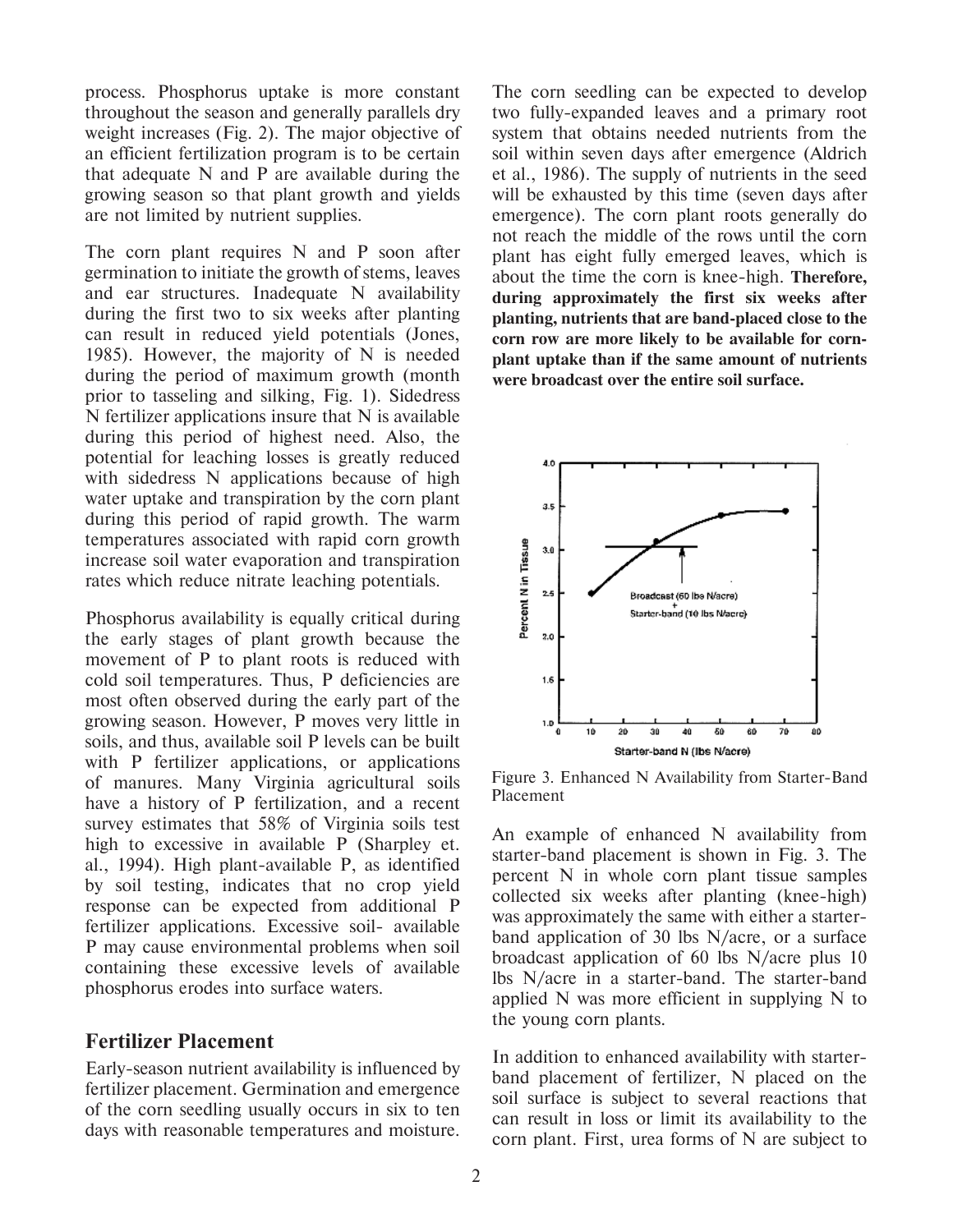volatilization losses if the conversion of urea to ammonium occurs while the fertilizer is on the soil surface. Losses can be as high as 30% of the applied urea N if temperatures are warm and rainfall to move the urea into the soil does not occur within three to four days after application (Scharf and Alley, 1988). In addition, N applied to fields with high levels of residue (i.e. no-till) is subject to utilization by the microbes that are decomposing the residue. Finally, surfaceapplied N fertilizers are subject to runoff losses when heavy rainfall occurs soon after application. Band placement of N fertilizers below the soil surface eliminates the potential for volatilization and runoff losses and removes the N from the zone of highest microbial decomposition in no-till production.

However, a major concern with band placement of fertilizer near the germinating seedling is salt injury. Standard starter-band placement is 2 inches to the side and 2 inches below the seed (2 x 2 placement). The band must be properly placed to avoid salt injury, especially at high rates of starter band fertilizer. Nitrogen and K are the two nutrients that can cause "salt injury." A general rule for application rate is that the starter-band should contain no more than a total 80 lbs per acre of N plus  $K_2O$ . Growers must be certain that the fertilizer placement attachment on the planter is properly positioned, and all openers are placing the fertilizer band at least 2 inches from the seed and approximately 2 inches below the seed. Any error in placement must be

farther from the seed rather than closer than 2 x 2 in order to prevent damage to the emerging seedlings.

## **Nitrogen Fertilization Recommendations**

#### **Total N Rates**

Total N fertilizer applications are governed by the yield potential of individual soil series. Soils that enable deeper rooting depths and have high water-holding capacities will produce greater corn yields than soils with physical properties that restrict root growth, or soils that have sandy textures with low water-holding capacities. Crops grown on soils with higher yield potentials can efficiently utilize higher N fertilizer applications than crops grown on soils with lower yield potentials. Fertilizer N rates should vary with the soil series yield potential, which is mainly a function of plant-available water supplying capacity. General guidelines for corn production potentials for individual soil series can be found in the Virginia Land Use Evaluation System (Simpson et al., 1993). However, grower yield records, whenever available, should be used to establish yield potentials for individual soils and fields.

Research has shown that when efficiently applied, total N rates of 1.0 to 1.25 lb N per bushel of yield potential are adequate to optimize yields. However, obtaining a high N-use efficiency

| <b>Soil Series</b> | <b>Optimum Starter-band</b> | <b>Optimum Side-dress N</b> | Yield |
|--------------------|-----------------------------|-----------------------------|-------|
|                    | <b>N</b> Rate               | Rate                        |       |
|                    | Ibs N/acre                  | bu/acre                     |       |
| Pamunkey sil       | 66                          | 0                           | 89    |
| Slagle sil         | 70                          | 93                          | 168   |
| Pamunkey fsl       | 70                          | 80                          | 154   |
| Slagle sl          | 49                          | 125                         | 128   |
| Turbeville s       | 127                         | 107                         | 111   |
| Cullen I           | 44                          | 58                          | 126   |
| Eubanks sil        | 70                          | $\mathbf{0}$                | 122   |
| Ross I             | 70                          | 93                          | 105   |
| Pamunkey           | 70                          | 93                          | 148   |

Table 1. Optimum starter-band (2x2) and sidedress N rate combinations for 9 no-till cornexperiments conducted over two growing seasons.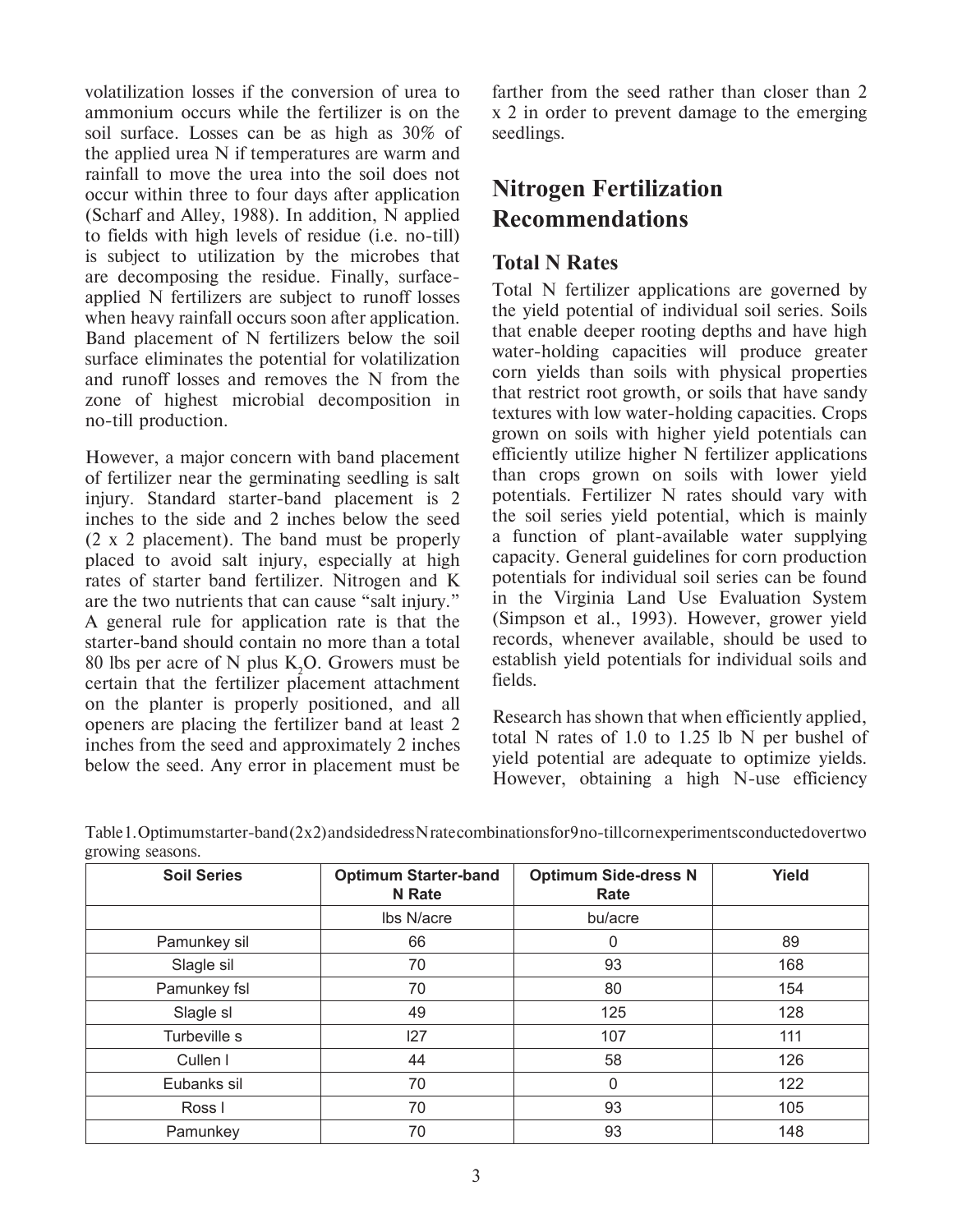| <b>Soil Series</b> | <b>Mehlich I</b><br><b>Available P</b> | P Calibration** | <b>Yield Response</b> | Average<br><b>Test Yield</b><br>bu/acre |
|--------------------|----------------------------------------|-----------------|-----------------------|-----------------------------------------|
| Pamunkey sil       |                                        | $M+$            | No                    | 87                                      |
| Slagle sil         | 41                                     | Η               | No                    | 149                                     |
| Pamunkey fsl       | 22                                     | Н-              | No                    | 142                                     |
| Slagle sl          | 16                                     | $M+$            | No                    | 147                                     |
| Turbeville sl      | 49                                     | $H+$            | No                    | 95                                      |
| Cullen I           | 8                                      | M-              | No.                   | 116                                     |
| Eubanks sil        | 60                                     | VH              | No                    | 110                                     |
| Ross I             | 17                                     | $M+$            | Yes                   | $***$                                   |
| Pamunkey sil       | 12                                     | M               | No                    | 143                                     |

Table 2. Corn grain yield response to starter-band applied phosphorus.\*

\*Phosphorus applied at 0, 20, 40, 60 lbs P2O5/acre.

\*\*Mehlich I extractable P calibration (Donohue & Heckendorn, 1994).

\*\*\*12 bu/acre increase to 60 lbs P2O5/acre.

of 1.0 lb N per bushel of corn yield generally requires splitting the N between a starter-band application and a side-dress application.

#### **Starter-band N Rates**

Recent research in Virginia that studied starterband N rates ranging from 10 to 70 lbs  $N/$ acre placed in a 2 x 2 band produced the data shown in Table 1. Optimum starter-band rates were determined by analyzing corn yield increases versus the cost of the N required to obtain the yield increase. The average optimum N rate ranged from 27 to 70 lbs of N per acre with the optimum N rate for the nine experiments over two years averaging 60 lbs N/acre. The N rates utilized in these studies were higher than rates evaluated in past experiments because the previous starterband research had focused on optimizing P rates. Earlier studies used fertilizer materials such as 10-34-0 (ammonium polyphosphate solution) or 18-46-0 (diammonium phosphate). Our research used blends of urea-ammonium nitrate  $(30\% N)$ solution as the N source, and 10-34-0 as the P source. Dry granular blends of urea and 18-46-0 (DAP) or 10-51-0 monammonium phosphate (MAP) would be expected to produce the same crop responses as the liquids used in these studies. Research in Indiana and Kentucky supports the concept that N is the most important ingredient in starter fertilizers for no-till corn production on soils testing high in plant-available P (Mengel, 1990; L. W. Murdock, Univ. of KY, 1997, personal communication).

Detailed analysis of the starter-band placement data (data not shown) demonstrated that essentially all the yield advantage for the higher starter-band N treatments could be obtained with a 50 lb N/acre starter-band application. The 50 Ib N/acre starter-band application reduces the potential for salt injury compared with a 60 lb N/acre application, and it produces almost all of the yield increase associated with the average 60 Ib  $N/a$  cre optimum found in these experiments

Therefore, the general recommendation for starter-band N application is to apply 50 lbs N/acre placed in a 2  $\times$  2 band at planting. This placement minimizes N losses due to volatilization, microbial fixation, and runoff, and provides ample supplies of  $N$  in close proximity to the young corn root system. Also, a 50 lbs  $N/$ acre starter-band application provides adequate N to the corn plant for a longer period of time should field conditions delay side-dressing. It is extremely important that the starter-band fertilizer be placed at least 2 inches from the seed to avoid potential salt injury.

#### **Side-dress N Rates**

Optimum side-dress N rates varied from 0 to 125 Ibs N/acre in the experiments reported in Table 1. This wide range of optimum side-dress N rates is typical of Virginia conditions and is the result of two factors. First, large amounts of N can be released from sources such as manures or previous legume crop residues. Nitrogen release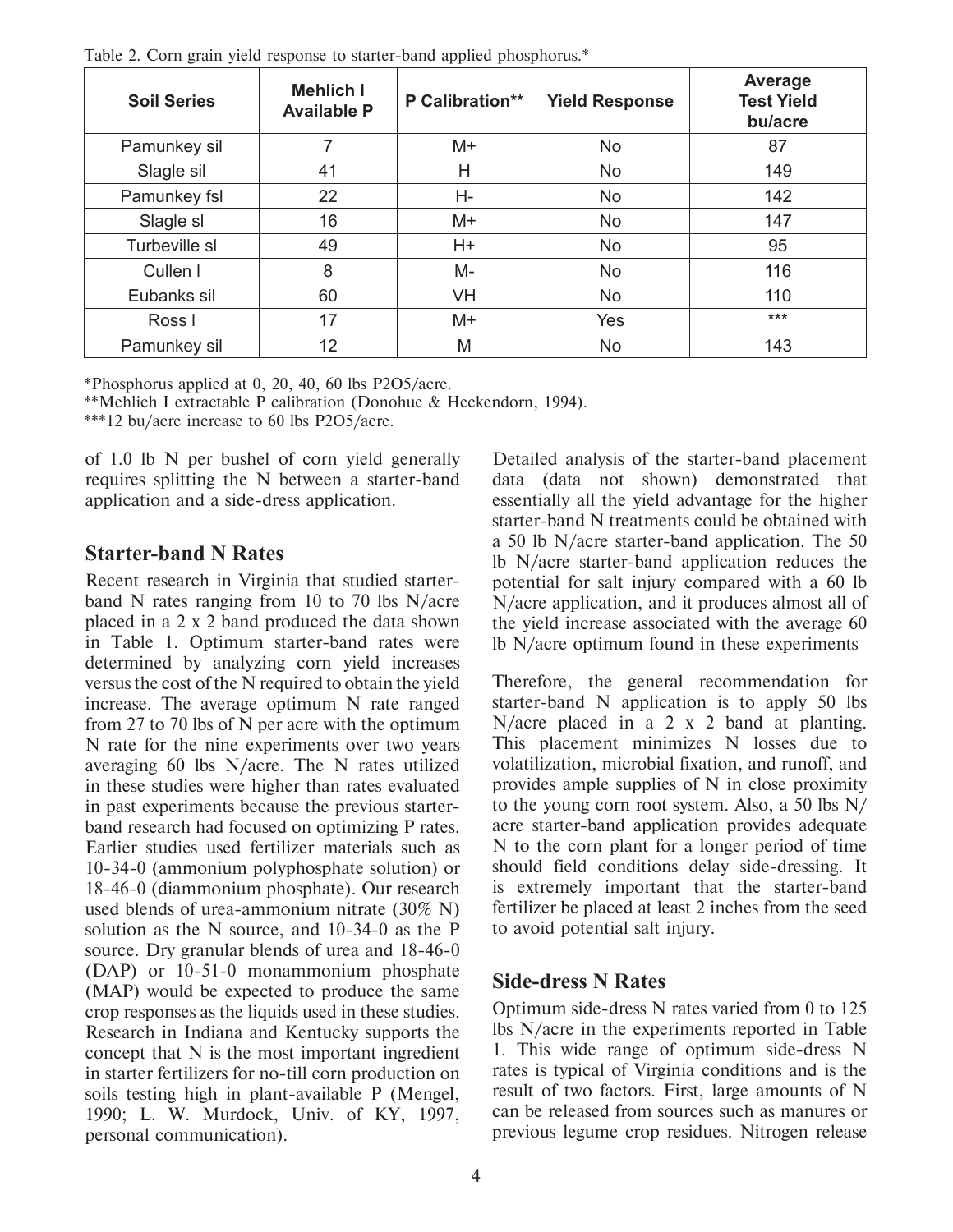from organic materials (mineralization) increases with increased microbial activity at higher soil temperatures. When fields have a history of manure utilization, or the corn crop is following a legume such as alfalfa, the pre-side-dress soil nitrate test (PSNT) (Evanylo and Alley, 1996) should be used to assess the release of mineral N from the organic residues. The PSNT procedure has been shown to be effective in Virginia and surrounding states for identifying fields that do not need additional N fertilization at side-dress. Thus, a starter-band N application of 50 lbs N/ acre can be used to get the corn crop started, and the PSNT can be used to determine if side-dress N is needed. Soil samples for the PSNT must not be taken from the soil where the starter-band has been placed.

The second and most important factor that causes widely varying optimum side-dress N rates for corn grown in Virginia is drought stress during silking and tasseling. Drought stress cannot be predicted in any specific season, but long-term, realistic yields for the specific soil series are currently the best way to determine side-dress N rates. Although the realistic yield may not always be achieved, the combination of starter-band and side-dress N is the most effective means of insuring that N does not limit crop yields, and that the applied N is utilized efficiently.

## **Phosphorus Fertilizer Recommendations**

Phosphorus fertilizer recommendations are based on plant-available soil test P levels that have been established for many years. The use of soil tests such as the Mehlich I and Bray P1 tests is based on P being relatively immobile in soil, and on crop response to applied P fertilizer being related to the soil test P level. Tests such as the Mehlich I and the Bray P1 have been used successfully for many years. However, there is a legitimate concern that as corn yield levels increase, the soil test levels necessary to insure adequate P availability may need to be increased. We recently conducted several experiments to determine responses to P fertilization at Mehlich I soil test levels typical of Virginia soils.

Data from nine experiments are shown in Table 2. These experiments involved the application of starter-band P at rates of 0, 20, 40, and 60 lbs  $P_2O_5/a$ cre with optimization of all other production factors to achieve highest possible yields. Mehlich I soil test levels ranged from 8 to 60 ppm available P. There was only one grain yield response to applied P in these experiments in which grain yield levels were reasonably high for the specific growing seasons. The conclusion from these data is that the current soil test calibration levels for plant-available P are adequate and do not need to be revised.

In summary, soil test P levels are adequate indicators of corn grain yield response to applied P. The calibration of soil tests is such that no grain yield responses will be expected when soil test P levels are in the high (H) to very high (VH) range. All fields should be tested for plantavailable P and applications made according to soil test levels.

## **Acknowledgments**

The authors wish to acknowledge financial support of the Virginia Corn Board and the Division of Soil and Water Conservation to complete the field and laboratory research for this publication. Appreciation is also expressed to the farmers who allowed us to utilize their farms for the field research.

## **References**

Aldrich, Samuel R., Walter O. Scott, and Robert G. Hoeft. 1986. *Modern Corn Productio*n. 3rd edition. A & L Publications, Inc., Champaign, IL.

Evanylo, G. K. and M. M. Alley. 1996. *Nitrogen soil testing for corn in Virginia.* Virginia Cooperative Extension Publication 418-016. Virginia Tech, Blacksburg, VA.

Hanway, J. J. 1963. *Growth stages of corn* (Zea mays, L.). Agron. J. 55:487-492.

Jones, C. A. 1985. *C4 grasses and cereals: growth, development, and stress response*. John Wiley &